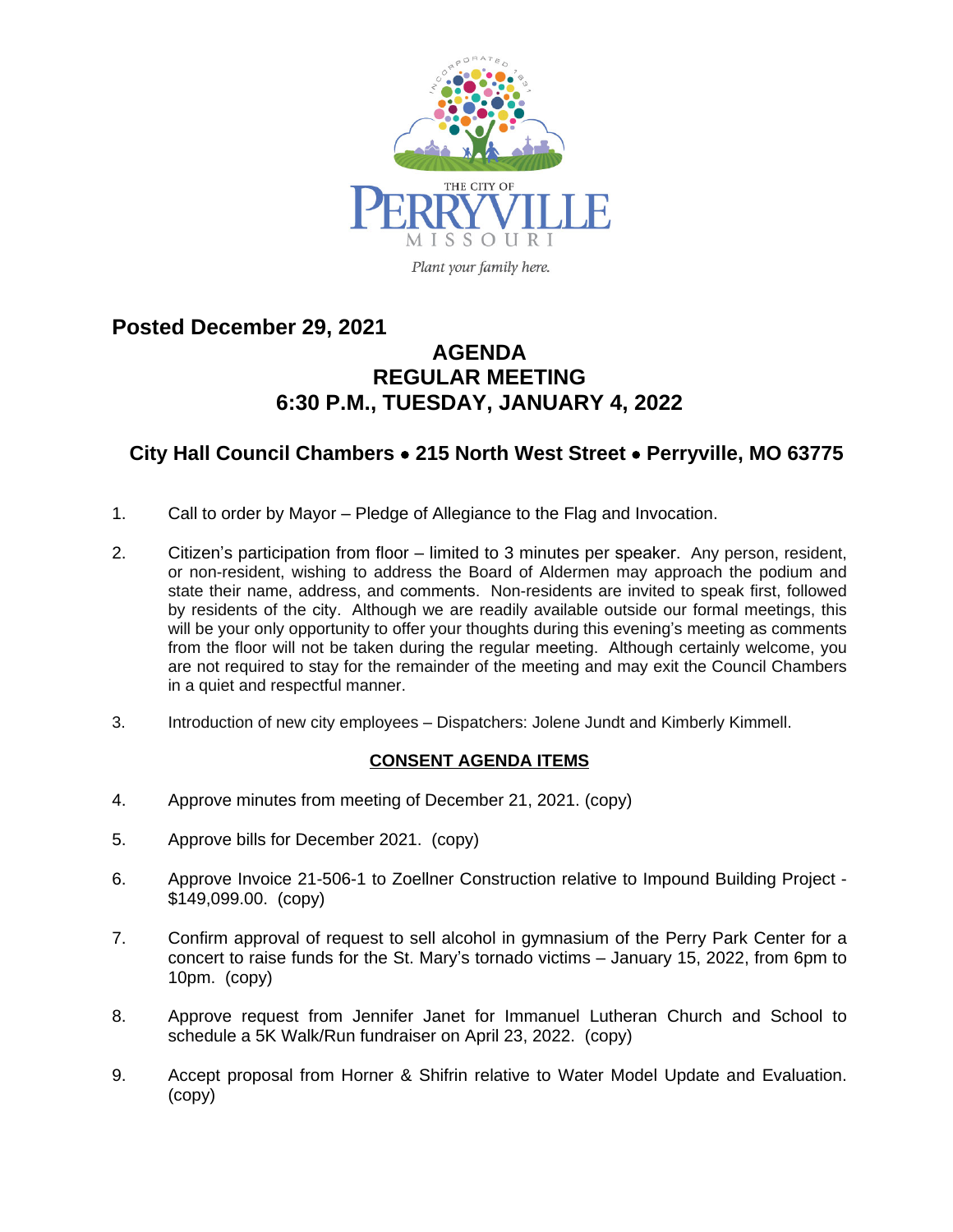- 10. Approve plans and specifications for Airport Reconstruction of Southeast Taxiway and East Apron Taxilane Project No. 20-063A-2 and authorize staff to advertise for bids. (copy available at meeting)
- 11. Approve purchase of excess right-of-way from Missouri Department of Highway and Transportation relative to new Fire Station #2. (copy)
- 12. Approve quotes received for Miget Memorial Park Playground Retaining Wall and award to Kueker's Nursery & Landscaping per recommendation of City Engineer Baer - \$16,265.55. (copy)
- 13. Approve purchase of hydrants and valves from Core & Main \$28,360.27. (copy)
- 14. Approve quotes received for winter salt and award to Morton Salt \$87.74 per ton. (copy)
- 15. Approve suggested plan for reassignment of city vehicles. (copy)
- 16. Approve EDA program funding application. (copy)
- 17. Acknowledge receipt of 2023 Perry Plaza CID Budget. (copy)
- 18. Approve update to Police Department Operations Manual relative to non-preference wrecker requests – GO-98-0802. (copy)

## **END OF CONSENT AGENDA**

- 19. Discussion regarding emergency replacement of downtown streetlights via time and material method.
- 20. Discussion regarding minimum parking requirements. (copy)
- 21. Discussion regarding Downtown Plaza. (copy)
- 22. Bill No. 6258 for Ordinance 6475 Entering into an agreement with Jeremy Tenney for Police Department cadet position - second reading and final passage. (copy)
- 23. Bill No. 6259 for Ordinance Accepting Voluntary Annexation from Missouri Highways and Transportation Commission for a portion of State Highway AC - first reading. (copy enclosed - may be read by title only)
- 24. Bill No. 6260 for Ordinance Accepting Voluntary Annexation from the City of Perryville, Missouri, for a 5.37 acre tract as recorded in Document 2021R01107 of the Perry County Deed Records - first reading. (copy enclosed - may be read by title only)
- 25. Bill No. 6261 for Ordinance Accepting General Warranty Deed from Perryville Development Corporation relative to property for Technical Education Building - first reading. (copy enclosed - may be read by title only)
- 26. Committee Reports: Public Works, Public Safety, Finance, Liaison, Sidewalk, and Economic Development.